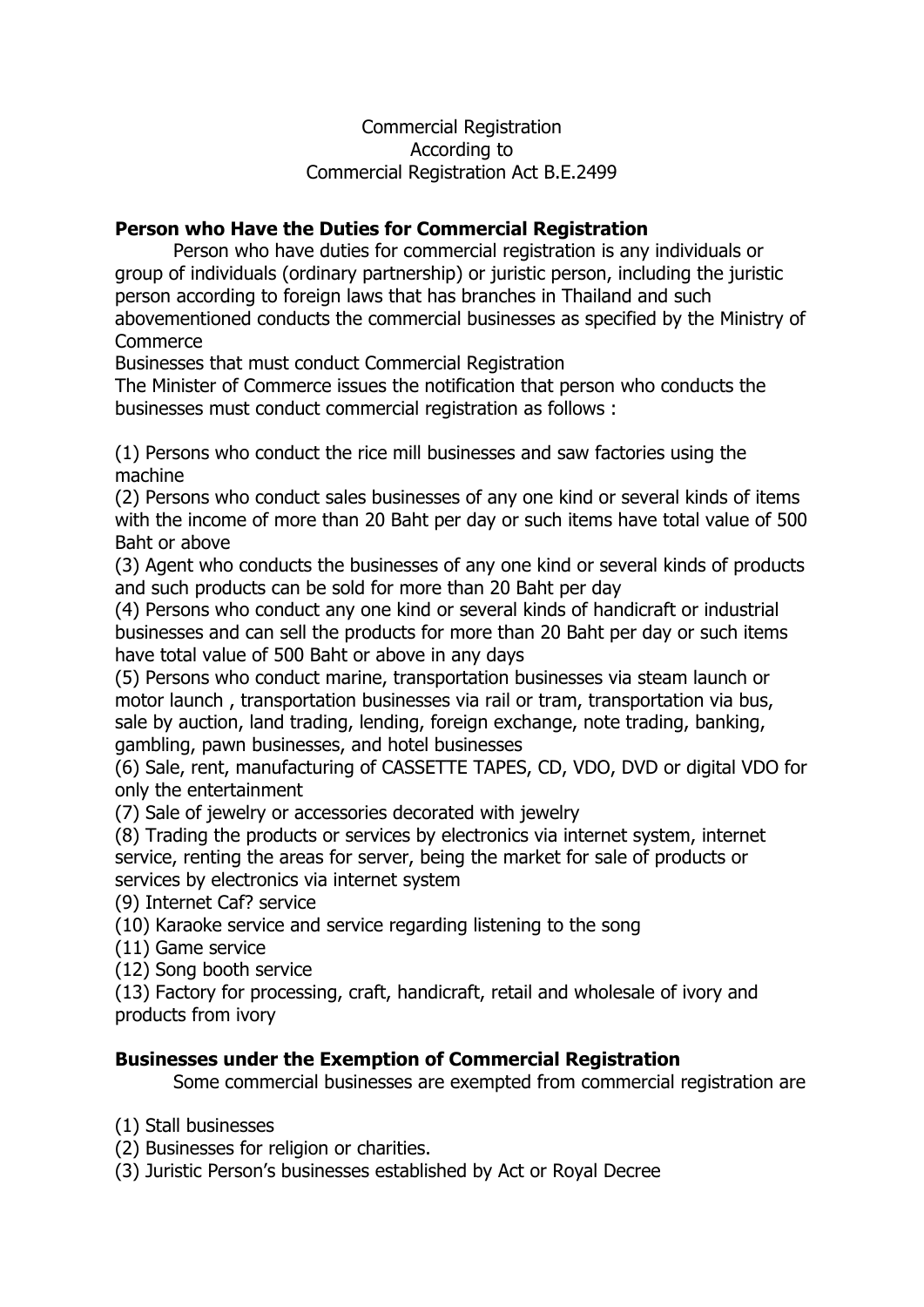(4) Businesses of any Ministries / Sub-Ministries / Departments

(5) Businesses of any foundation / association / cooperative

(6) Commercial businesses that the Minister notifies in the Royal Gazette as follows :

(6.1) Company limited, limited partnership, ordinary partnership that are registered as the juristic person according to the Civil and Commercial Code regarding partners and company, and that submit the form demonstrating the transactions regarding the partnership / company's business operations to the registrar, except the company limited, limited partnership, ordinary partnership registered for the following businesses must conduct the commercial registration :

(A) Sale, rent, manufacturing of CASSETTE TAPES, CD, VDO, DVD or digital VDO for only the entertainment

(B) Sale of jewelry or accessories decorated with jewelry

(C) Trading the products or services by electronics via internet system, internet service, renting the areas for server, being the market for sale of products or services by electronics via internet system

(D) Internet Caf? service

(E) Karaoke service and service regarding listening to the song

(F) Game service

(G) Song booth service

(H) Factory for processing, craft, handicraft, retail and wholesale of ivory and products from ivory

(6.2) Commercial businesses of the group of agriculturist registered according to Notification of the Revolutionary No.141 on 1 May B.E.2515 Registration for Changing or Liquidating the Businesses

# **Where to Register**

1. Bangkok

At Office of Finance, Bangkok Metropolitan Administration or Bangkok District Office according to the place of business conducted. (For more information please contact Bangkok Metropolitan Administration 02 224 1916, 02 225 1945 or Bangkok District Office in your area)

2. Sub-district (Tambon) , Pattaya City

At Municipality, Sub-district Administration Office, or Office of Commercial Registration Office (Pattaya City) according to the place of business conducted. (For more information please contact Department of Business Registration 02 547 4446- 7)

When to Register

- The registration of new commercial businesses must be within 30 days from the starting date of business

- The change of registered transactions according to (1) must be within 30 days from the changing date

- The liquidation of businesses must be within 30 days from the liquidation date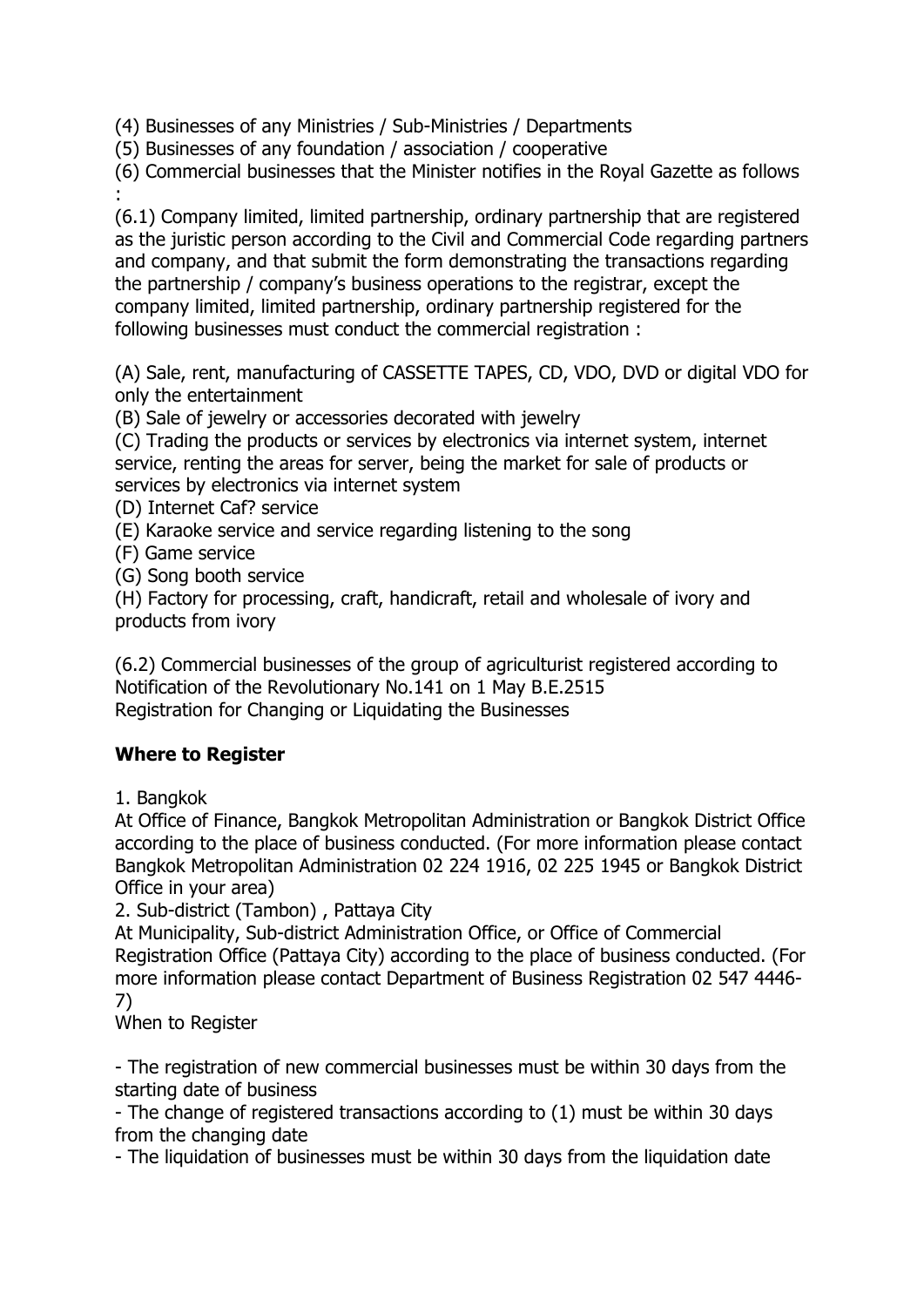- The loss of commercial registration certificate must submit the request for replacement within 30 days from the date of loss

# **Duties of Persons who Conduct the Businesses**

(1) Must submit the request for registration within the specified period, depending on the case

(2) Must demonstrate the commercial registration certificate or the replacement at the office in any public place

(3) Must provide the sign of the business's name in front of the head office and branches in public place within 30 days from the commercial registration date / The sign must be in Thai letters and can be easy to read and may have foreign letters in the sign, and must be in compliance with the registered name. If it is the branch, must have the word "branch" in the name.

(4) Must offer the fact regarding the registration transaction according to the registrar's order

(5) Must facilitate the registrar and officers for auditing the office of the person who conducts the businesses.

## **Penalties**

(1) Conducting the business without registering, demonstrating false transactions, not giving statement, and not accepting the officers to audit the office shall the fine penalty for no more than 2,000 Baht. In case of not registering, this is the continuous offense and must have the fine for no more than 100 Baht a day until such businesses perform the action according to the Act.

(2) If the commercial registration certificate is lost and do not submit the request for the replacement or do not demonstrate the commercial registration certificate in any public place, do not prepare the sign shall have the fine penalty for no more than 200 Baht. If it is the continuous offense, must have the fine for no more than 20 Baht a day until such businesses perform the accurate action.

(3) The entrepreneurs who perform deceitful actions to wards the people, mix the product with dishonest intention, counterfeit the products, or perform other serious dishonest actions, the commercial registration certificate shall be repealed. When the commercial registration certificate is repealed, they cannot conduct the businesses further, except the Minister of Commerce orders to register the commercial businesses again.

(4) The entrepreneurs whose the commercial registration certificate is repealed and who still conduct the businesses further shall have the fine penalty for no more than 10,000 Baht or obtain the imprisonment of no more than 1 year or both.

# **Commercial Registration Fee**

The request for performing according to the Commercial Registration Act shall pay the fee according to the type as follows :

- (1) New commercial registration of 50 Baht
- (2) Registration for the change of registered transaction for 20 Baht per time